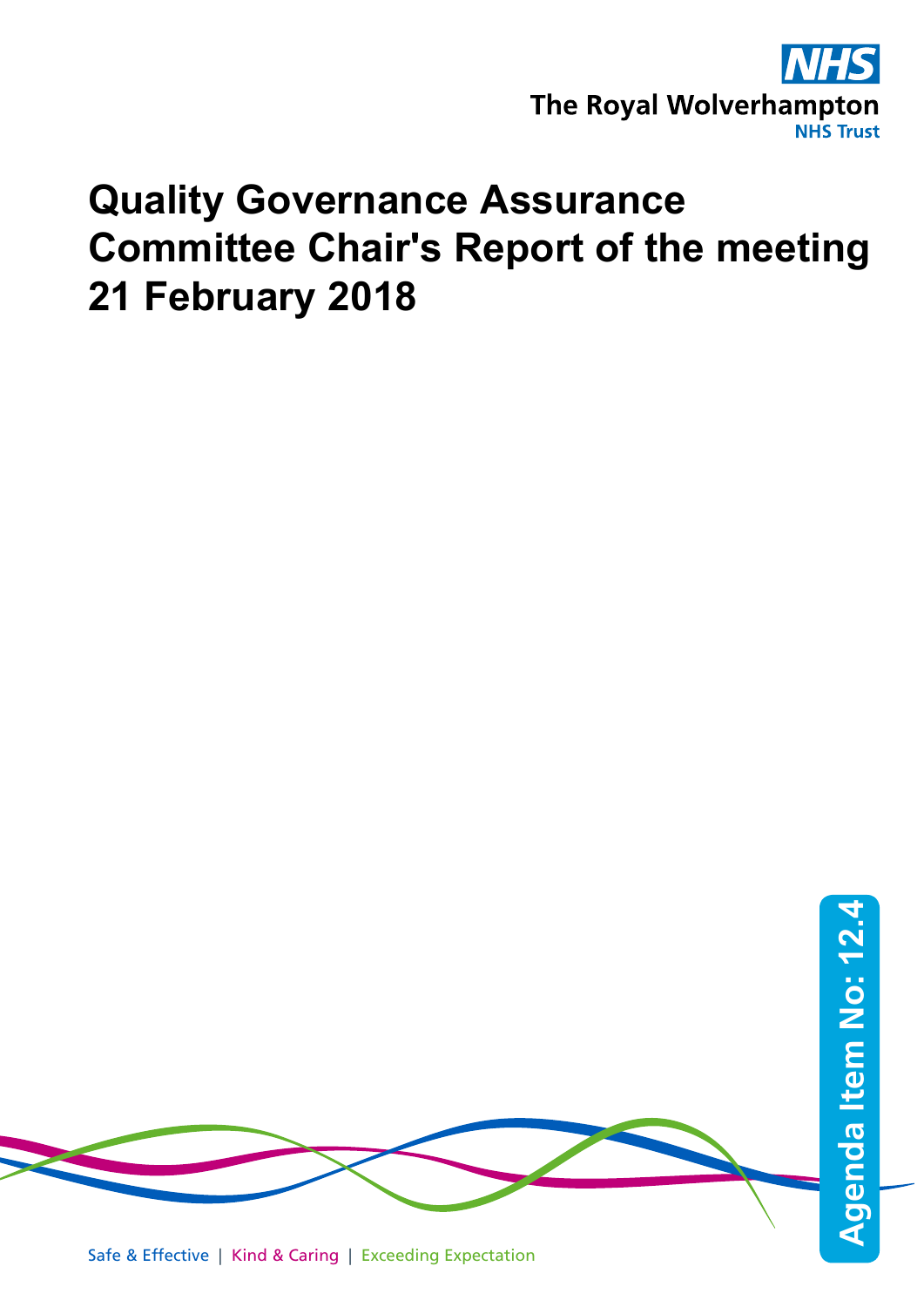## **CHAIRMAN'S SUMMARY REPORT**

*This summary sheet is for completion by the Chair of any committee/group to accompany the minutes required by a trust level committee.* 

| <b>Name of Committee/Group:</b>                                                                                                         | <b>Quality Governance Assurance Committee</b>                                                                                                                                                                                                                                                                                                                                                                                                                                                                                                                                                                                                                                                                                                                                                                                                                                                                                                                                                                                                                                                                                                                                                                                                                                                              |                                                                |
|-----------------------------------------------------------------------------------------------------------------------------------------|------------------------------------------------------------------------------------------------------------------------------------------------------------------------------------------------------------------------------------------------------------------------------------------------------------------------------------------------------------------------------------------------------------------------------------------------------------------------------------------------------------------------------------------------------------------------------------------------------------------------------------------------------------------------------------------------------------------------------------------------------------------------------------------------------------------------------------------------------------------------------------------------------------------------------------------------------------------------------------------------------------------------------------------------------------------------------------------------------------------------------------------------------------------------------------------------------------------------------------------------------------------------------------------------------------|----------------------------------------------------------------|
| <b>Report From:</b>                                                                                                                     | Jackie Small - Acting Chairperson                                                                                                                                                                                                                                                                                                                                                                                                                                                                                                                                                                                                                                                                                                                                                                                                                                                                                                                                                                                                                                                                                                                                                                                                                                                                          |                                                                |
| Date:                                                                                                                                   | February 2018                                                                                                                                                                                                                                                                                                                                                                                                                                                                                                                                                                                                                                                                                                                                                                                                                                                                                                                                                                                                                                                                                                                                                                                                                                                                                              |                                                                |
| <b>Action Required by receiving</b><br>committee/group:                                                                                 | $\sqrt{\text{For}}$ Information<br>$\Box$ Decision<br>$\Box$ Other                                                                                                                                                                                                                                                                                                                                                                                                                                                                                                                                                                                                                                                                                                                                                                                                                                                                                                                                                                                                                                                                                                                                                                                                                                         |                                                                |
|                                                                                                                                         |                                                                                                                                                                                                                                                                                                                                                                                                                                                                                                                                                                                                                                                                                                                                                                                                                                                                                                                                                                                                                                                                                                                                                                                                                                                                                                            |                                                                |
| <b>Aims of Committee:</b><br>Bullet point aims of the reporting<br>committee (from Terms of<br>Reference)                               |                                                                                                                                                                                                                                                                                                                                                                                                                                                                                                                                                                                                                                                                                                                                                                                                                                                                                                                                                                                                                                                                                                                                                                                                                                                                                                            | To review and oversee the management of risk across the Trust. |
| <b>Drivers:</b><br>Are there any links with Care Quality<br>Commission/Health &<br>Safety/NHSLA/Trust Policy/Patient<br>Experience etc. | To receive reports, reviewing and ensuring compliance with national,<br>regional and local standards to ensure high quality service provision<br>and to ensure compliance with regulatory authorities.                                                                                                                                                                                                                                                                                                                                                                                                                                                                                                                                                                                                                                                                                                                                                                                                                                                                                                                                                                                                                                                                                                     |                                                                |
| <b>Main Discussion/Action Points:</b>                                                                                                   |                                                                                                                                                                                                                                                                                                                                                                                                                                                                                                                                                                                                                                                                                                                                                                                                                                                                                                                                                                                                                                                                                                                                                                                                                                                                                                            |                                                                |
| Bullet point the main areas of<br>discussion<br>held<br>the<br>at<br>which<br>committee/group<br>meeting<br>need to be highlighted      | <b>Assured</b><br><b>Issue: new structure for groups reporting to QGAC</b><br>The two groups currently reporting to QGAC, the Patient Safety<br>Improvement Group and Quality Standards Action Group, will be<br>replaced by two new groups, Compliance Oversight and Quality and<br>Safety Intelligence. The former will receive information on corporate<br>performance and identify key lines of inquiry to follow up in greater<br>depth at Quality and Safety Intelligence. The intention is that reporting<br>to and attending meetings will be more streamlined and the<br>information more useful and relevant to the divisions, including new<br>Division 3. The new system will be piloted before being finalised.<br><b>Issue: Quality Review Visits</b><br>C17: a very positive report with QSAG altering the "Caring" element to<br>outstanding. Fairoak Ward, Cannock Chase - this was a revisit after<br>an initial visit in 2015 where 3 domains required improvement. The<br>new rating was good for all domains.<br><b>Issue: Clinical Audit</b><br>The Q3 position was 41% against a projection of 46%, but it was<br>reported that there had been an improved performance in January. It<br>was confirmed that RWT are now taking part in the National Diabetes<br>in Pregnancy Audit. |                                                                |